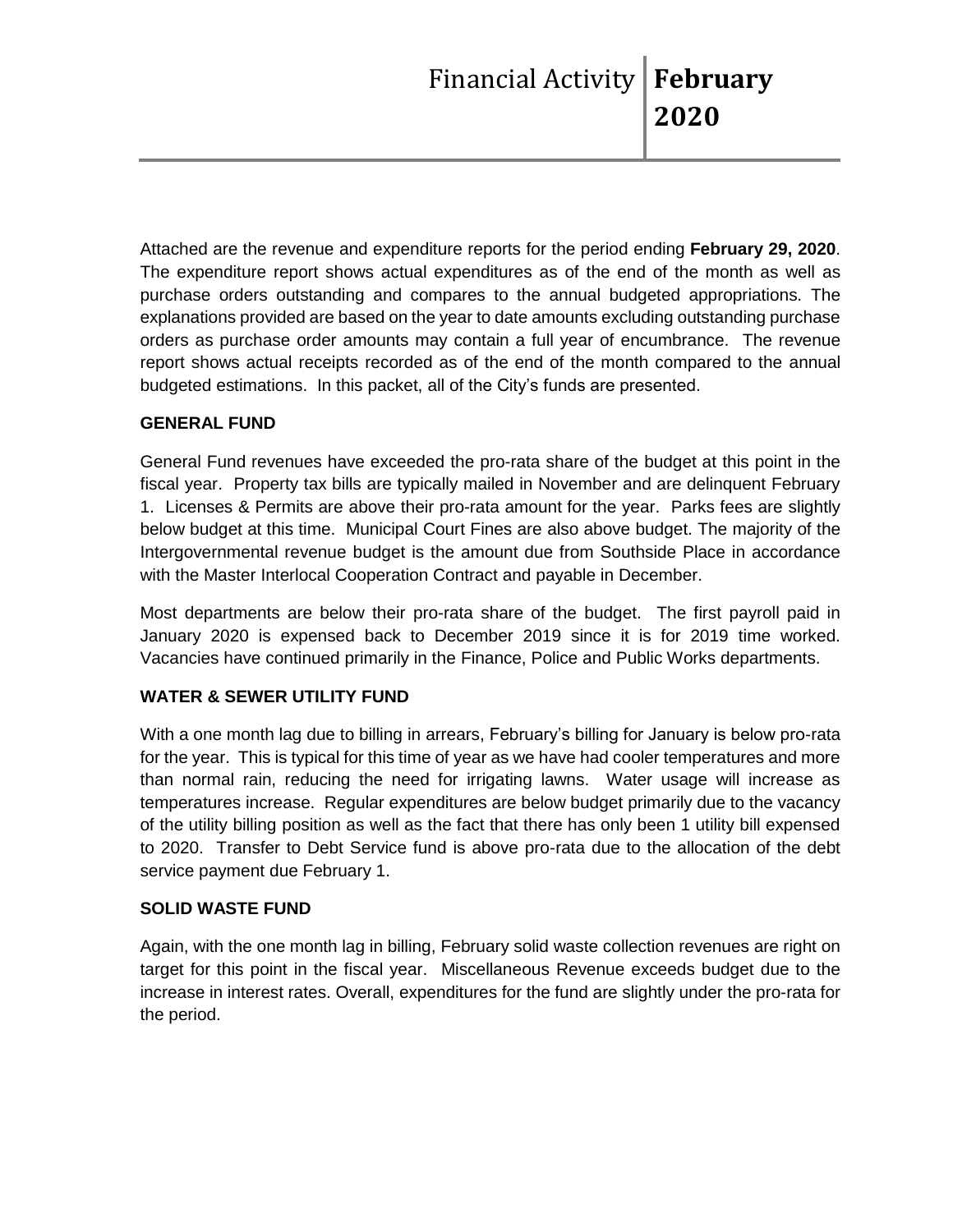## **TECHNOLOGY MANAGEMENT FUND**

Technology is integral to the City's ability to provide efficient and necessary services to the citizens. The Technology Management Fund was created to centralize those expenditures, consolidate the management of the resources needed to maintain existing systems and to deploy new solutions.

Revenues are as expected for the current period. Expenditures are above the norm for the period due to many annual maintenance contract payments that were expensed in January as well as the annual radio subscription payment to the City of Houston.

## **VEHICLE REPLACEMENT FUND**

The Vehicle Replacement Fund finances the purchase of vehicles routinely used in providing City services. Each department makes contributions to the fund based on the estimated life and replacement cost of the vehicles it uses. The fund purchases vehicles when a combination of age and repair cost indicates the machine or vehicle has reached the end of its service life; therefore, the expenditures patterns do not follow the pro-rata model. To date, the high water vehicle has been the only purchase.

### **ASSET REPLACEMENT FUND**

The Asset Replacement Fund (formerly known as the Equipment Replacement Fund) finances the purchase of assets routinely used in providing City services. The fund operates in the same manner as the Vehicle Replacement Fund in that each department makes contributions to the fund based on the estimated life and replacement cost of the equipment it uses. The fund purchases equipment when a combination of age and repair cost indicates the equipment has reached the end of its service life; therefore, the expenditures patterns do not follow the pro-rata model. Due to an increase in interest rates the City is above budget in the revenues.

# **EMPLOYEE BENEFIT FUND**

The Employee Benefit Fund facilitates accounting and oversight for the cost of healthcare, Worker Compensation, dental plans, employee tuition, and other benefits. The main contributing factor for expenditures to be over the pro-rata for the period is March premiums were paid at the end of February. Miscellaneous revenue exceeds budget due to the increase in interest rates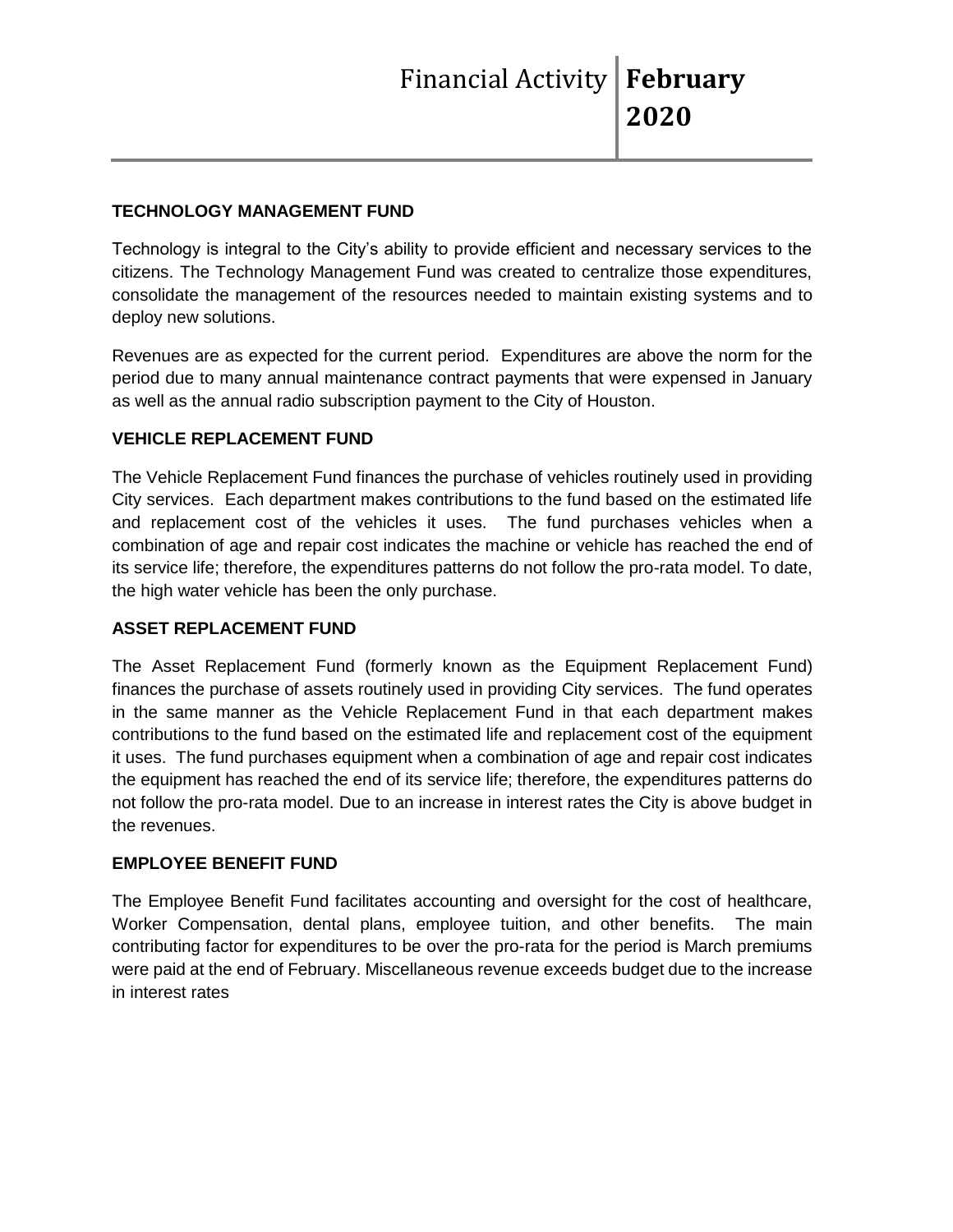## **DEBT SERVICE FUND**

The Debt Service Fund is established by ordinances authorizing the issuance of general obligation bonds and Certificates of Obligation. The City uses debt financing to fund large capital investments. Streets, drainage, water and wastewater systems are all constructed with borrowed funds. Property tax dollars do not finance all of the City's bonded debt service. The Water and Sewer Fund also provides funds to repay debt. Funding the 2020 debt service payments requires an ad valorem tax rate of \$0.11952 per \$100 of assessed value in tax year 2020, a decrease of \$0.00451 per \$100. Debt Service payments are due semi-annually on February 1 and August 1. Principal and interest is due February 1 and interest only is due August 1. The payment of the bond principal and interest made on January 29th is what makes the expenditures above the pro-rata for this period.

# **CAPITAL PROJECT FUNDS**

Capital Project Funds are used to account for the purchase or construction of equipment, property, and buildings. West University Place has 5 active capital project funds. They are the Capital Project, Capital Reserve, 2019 Certificates of Obligation, Transportation Improvement, and Water & Sewer Capital Funds. Again, earnings on investments revenue are above projected budget due to the increased interest rates. Expenses incurred to date in 2020 are for the Virtual Gate Project, Buffalo Speedway Drainage Project, WWTP Inflow & Infiltration Project, and the Lift Station Lining Project.

### **SPECIAL REVENUE FUNDS**

Special Revenue Funds are created to account for the proceeds from specific revenue sources that are restricted to expenditures for specific purposes. The City has 10 active Special Revenue Funds in 2020. Not all expenditures can be anticipated enough to include in the original budgeting process. Budget amendments for 2020, if necessary, will be made at year end to reconcile any affected accounts. The large expenditures to date are for the Colonial Pool Park improvement.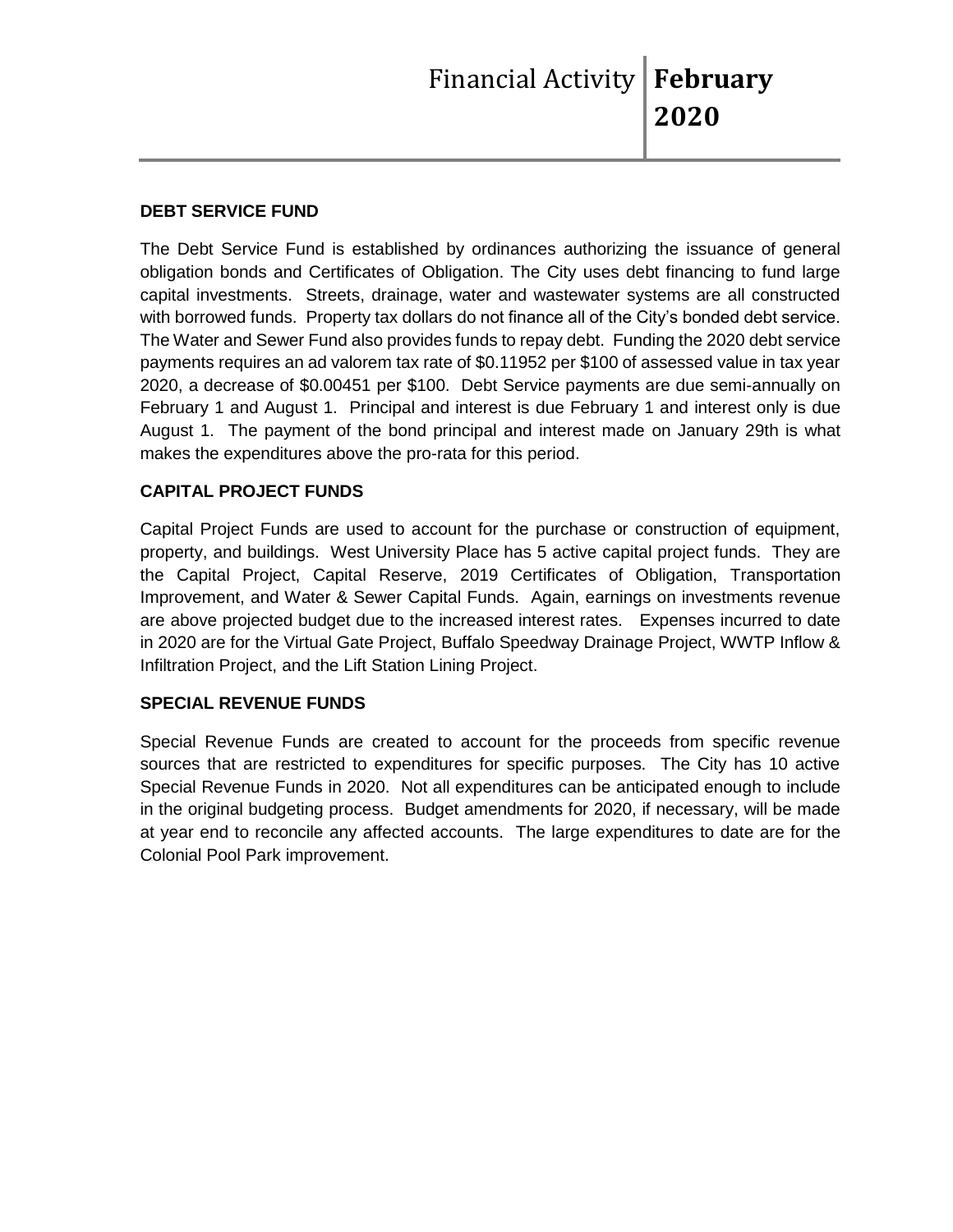### **City of West University Place GENERAL FUND February 29, 2020**

|                                  | Original<br><b>Budget</b> | Amended<br><b>Budget</b> | <b>YTD Actual</b> | Outstanding<br><b>Purchase</b><br><b>Order Amount</b> | Amount<br>Remaining | <b>YTD Actual</b><br>as a % of<br><b>Budget</b> | Outstanding<br><b>Purchase</b><br>Orders as a %<br>of Budget |
|----------------------------------|---------------------------|--------------------------|-------------------|-------------------------------------------------------|---------------------|-------------------------------------------------|--------------------------------------------------------------|
| <b>REVENUES</b>                  |                           |                          |                   |                                                       |                     |                                                 |                                                              |
| Taxes                            | 14,530,448.00             | 14,530,448.00            | 8,568,538.94      | $\sim$                                                | 5,961,909.06        | 58.97%                                          | 58.97%                                                       |
| Licenses & Permits               | 574,000.00                | 574,000.00               | 103,466.85        |                                                       | 470,533.15          | 18.03%                                          | 18.03%                                                       |
| Fines & Forfeitures              | 206.400.00                | 206.400.00               | 38.825.11         |                                                       | 167.574.89          | 18.81%                                          | 18.81%                                                       |
| <b>Charges for Services</b>      | 3,457,000.00              | 3,457,000.00             | 521,505.56        | $\overline{\phantom{a}}$                              | 2,935,494.44        | 15.09%                                          | 15.09%                                                       |
| Miscellaneous                    | 380,700.00                | 380,700.00               | 37,676.56         |                                                       | 343,023.44          | 9.90%                                           | 9.90%                                                        |
| Intergovernmental                | 284.850.00                | 284.850.00               | 1,381.23          |                                                       | 283.468.77          | 0.48%                                           | 0.48%                                                        |
| Transfers In                     | 1,636,200.00              | 1,636,200.00             | 272,700.00        |                                                       | 1,363,500.00        | 16.67%                                          | 16.67%                                                       |
| <b>TOTAL REVENUES</b>            | 21,069,598.00             | 21,069,598.00            | 9,544,094.25      | $\blacksquare$                                        | 11,525,503.75       | 45.30%                                          | 45.30%                                                       |
| <b>EXPENDITURES</b>              |                           |                          |                   |                                                       |                     |                                                 |                                                              |
| Administration                   | 1,565,010.00              | 1,590,923.00             | 152,553.68        | 191,829.12                                            | 1,246,540.20        | 9.59%                                           | 21.65%                                                       |
| Finance                          | 1.867.675.00              | 1,868,057.00             | 291,820.72        | 246,787.67                                            | 1,329,448.61        | 15.62%                                          | 28.83%                                                       |
| Police                           | 5,575,200.00              | 5,661,485.72             | 697,171.05        | 93,094.11                                             | 4,662,053.90        | 12.31%                                          | 13.96%                                                       |
| Fire                             | 3.870.000.00              | 3.870.000.00             | 651,350.18        | 33,964.23                                             | 3,184,685.59        | 16.83%                                          | 17.71%                                                       |
| <b>Public Works</b>              | 3,573,700.00              | 3,577,700.00             | 405,824.21        | 435,052.48                                            | 2,736,823.31        | 11.34%                                          | 23.50%                                                       |
| Parks & Recreation               | 4,154,900.00              | 4,154,900.00             | 438,501.15        | 352,549.86                                            | 3,363,848.99        | 10.55%                                          | 19.04%                                                       |
| <b>Transfers Out</b>             | 283,600.00                | 283,600.00               | 47,266.00         |                                                       | 236,334.00          | 16.67%                                          | 16.67%                                                       |
| <b>TOTAL EXPENDITURES</b>        | 20,890,085.00             | 21,006,665.72            | 2,684,486.99      | 1,353,277.47                                          | 16,759,734.60       | 12.78%                                          | 19.22%                                                       |
| <b>NET REVENUE (EXPENDITURE)</b> | 179,513.00                | 62,932.28                | 6,859,607.26      |                                                       |                     |                                                 |                                                              |

 **YTD Actual +**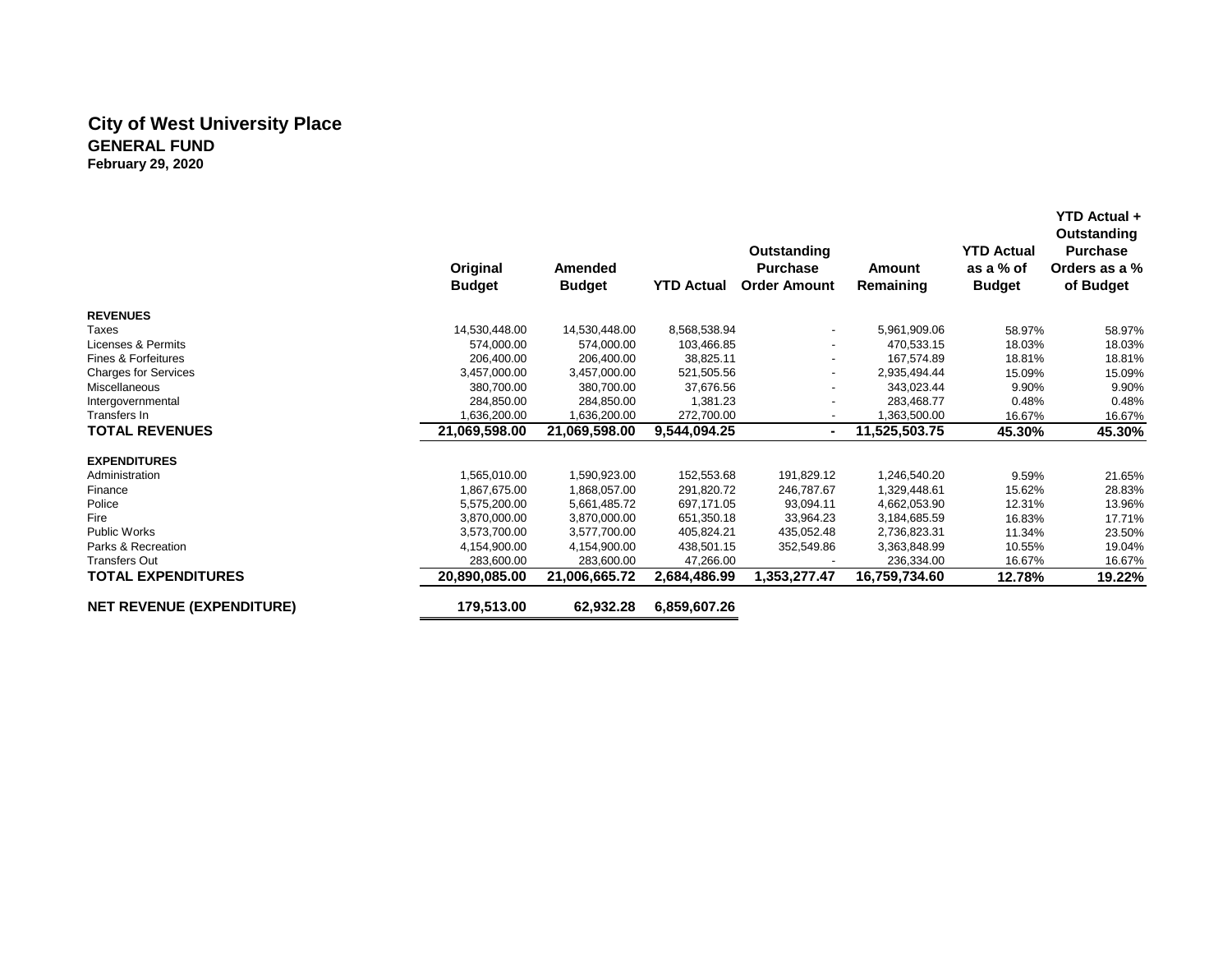### **City of West University Place WATER & SEWER FUND February 29, 2020**

|                                                   | Original<br><b>Budget</b> | Amended<br><b>Budget</b> | <b>YTD Actual</b> | Outstanding<br><b>Purchase</b><br><b>Order Amount</b> | Amount<br>Remaining | <b>YTD Actual</b><br>as a % of<br><b>Budget</b> | <b>YTD Actual +</b><br>Outstanding<br><b>Purchase</b><br>Orders as a %<br>of Budget |
|---------------------------------------------------|---------------------------|--------------------------|-------------------|-------------------------------------------------------|---------------------|-------------------------------------------------|-------------------------------------------------------------------------------------|
| <b>REVENUES</b>                                   |                           |                          |                   |                                                       |                     |                                                 |                                                                                     |
| <b>Charges for Services</b>                       | 8,142,000.00              | 8,142,000.00             | 535,204.81        |                                                       | 7,606,795.19        | 6.57%                                           | 6.57%                                                                               |
| Miscellaneous                                     | 19,300.00                 | 19,300.00                | 3,855.97          |                                                       | 15,444.03           | 19.98%                                          | 19.98%                                                                              |
| <b>Other Financing Sources</b>                    |                           |                          |                   |                                                       |                     |                                                 |                                                                                     |
| <b>TOTAL REVENUES</b>                             | 8,161,300.00              | 8,161,300.00             | 539,060.78        |                                                       | 7,622,239.22        | 6.61%                                           | 6.61%                                                                               |
| <b>EXPENDITURES</b>                               |                           |                          |                   |                                                       |                     |                                                 |                                                                                     |
| Finance                                           | 271,700.00                | 271,700.00               | 25,457.00         | 46,825.74                                             | 199,417.26          | 9.37%                                           | 26.60%                                                                              |
| <b>Public Works</b>                               | 4,601,400.00              | 4,639,643.92             | 585,122.70        | 1,869,023.60                                          | 2,185,497.62        | 12.61%                                          | 52.90%                                                                              |
| <b>Debt Service</b>                               |                           |                          |                   |                                                       |                     |                                                 |                                                                                     |
| <b>Transfer To General Fund</b>                   | 1,250,000.00              | 1,250,000.00             | 208,334.00        |                                                       | 1,041,666.00        | 16.67%                                          | 16.67%                                                                              |
| Transfer to City Hall Expansion Construction Fund |                           |                          |                   |                                                       |                     |                                                 |                                                                                     |
| Transfer to W&S CIP Fund                          | 900,000.00                | 900.000.00               | 150,000.00        |                                                       | 750,000.00          | 16.67%                                          | 16.67%                                                                              |
| Transfer to Debt Service Fund                     | .184,183.00               | 1,184,183.00             | 1,127,342.00      |                                                       | 56,841.00           | 95.20%                                          | 95.20%                                                                              |
| <b>TOTAL EXPENDITURES</b>                         | 8,207,283.00              | 8,245,526.92             | 2,096,255.70      | 1,915,849.34                                          | 4,233,421.88        | 25.42%                                          | 48.66%                                                                              |
| <b>NET REVENUE (EXPENDITURE)</b>                  | (45,983.00)               | (84, 226.92)             | (1,557,194.92)    |                                                       |                     |                                                 |                                                                                     |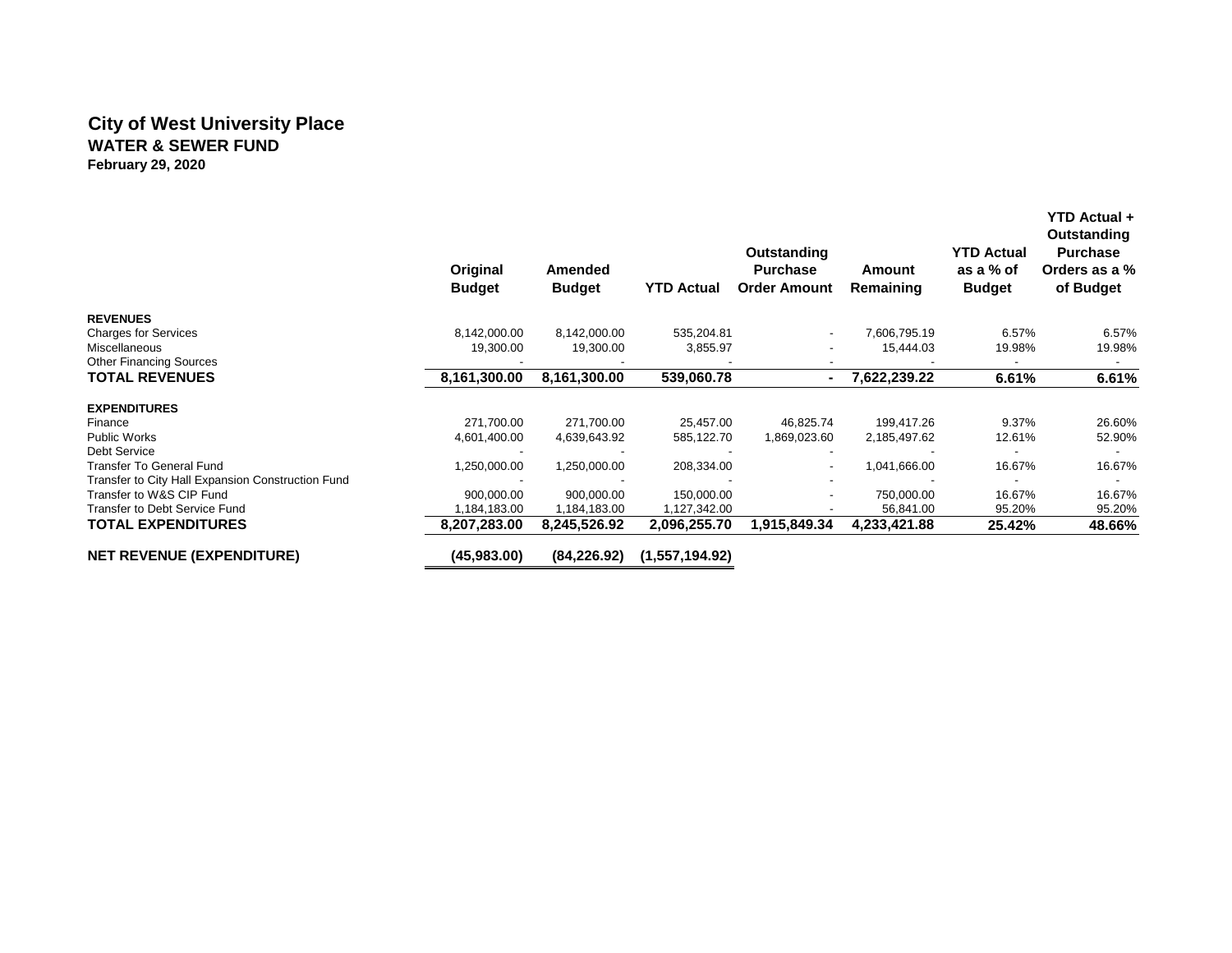### **City of West University Place SOLID WASTE FUND February 29, 2020**

|                                                | Original<br><b>Budget</b> | Amended<br><b>Budget</b> | <b>YTD Actual</b> | Outstanding<br><b>Purchase</b><br><b>Order Amount</b> | Amount<br>Remaining | <b>YTD Actual</b><br>as a % of<br><b>Budget</b> | YTD Actual +<br>Outstanding<br><b>Purchase</b><br>Orders as a %<br>of Budget |
|------------------------------------------------|---------------------------|--------------------------|-------------------|-------------------------------------------------------|---------------------|-------------------------------------------------|------------------------------------------------------------------------------|
| <b>REVENUES</b>                                |                           |                          |                   |                                                       |                     |                                                 |                                                                              |
| Solid Waste Collection<br>Sales of Recyclables | 1,786,200.00              | 1,786,200.00             | 151,335.64        | $\overline{\phantom{a}}$<br>$\overline{\phantom{a}}$  | 1,634,864.36        | 8.47%                                           | 8.47%                                                                        |
| <b>Miscellaneous</b>                           | 10,800.00                 | 10,800.00                | 2,654.46          | -                                                     | 8,145.54            | 24.58%                                          | 24.58%                                                                       |
| Intergovernmental                              |                           |                          |                   |                                                       |                     |                                                 |                                                                              |
| <b>TOTAL REVENUES</b>                          | 1,797,000.00              | 1,797,000.00             | 153,990.10        | $\blacksquare$                                        | 1,643,009.90        | 8.57%                                           | 8.57%                                                                        |
| <b>EXPENDITURES</b>                            |                           |                          |                   |                                                       |                     |                                                 |                                                                              |
| Curbside Solid Waste                           | 1,281,800.00              | 1,281,800.00             | 177,707.10        | 283,719.36                                            | 820,373.54          | 13.86%                                          | 36.00%                                                                       |
| <b>Curbside Recycling</b>                      | 395,100.00                | 395,100.00               | 54,479.80         | 143,303.50                                            | 197,316.70          | 13.79%                                          | 50.06%                                                                       |
| Curbside Green Waste Recycling                 | 199,900.00                | 199,900.00               | 25,289.03         | 72,471.85                                             | 102,139.12          | 12.65%                                          | 48.90%                                                                       |
| <b>TOTAL EXPENDITURES</b>                      | 1,876,800.00              | 1,876,800.00             | 257,475.93        | 499,494.71                                            | 1,119,829.36        | 13.72%                                          | 40.33%                                                                       |
| <b>NET REVENUE (EXPENDITURE)</b>               | (79,800.00)               | (79,800.00)              | (103, 485.83)     |                                                       |                     |                                                 |                                                                              |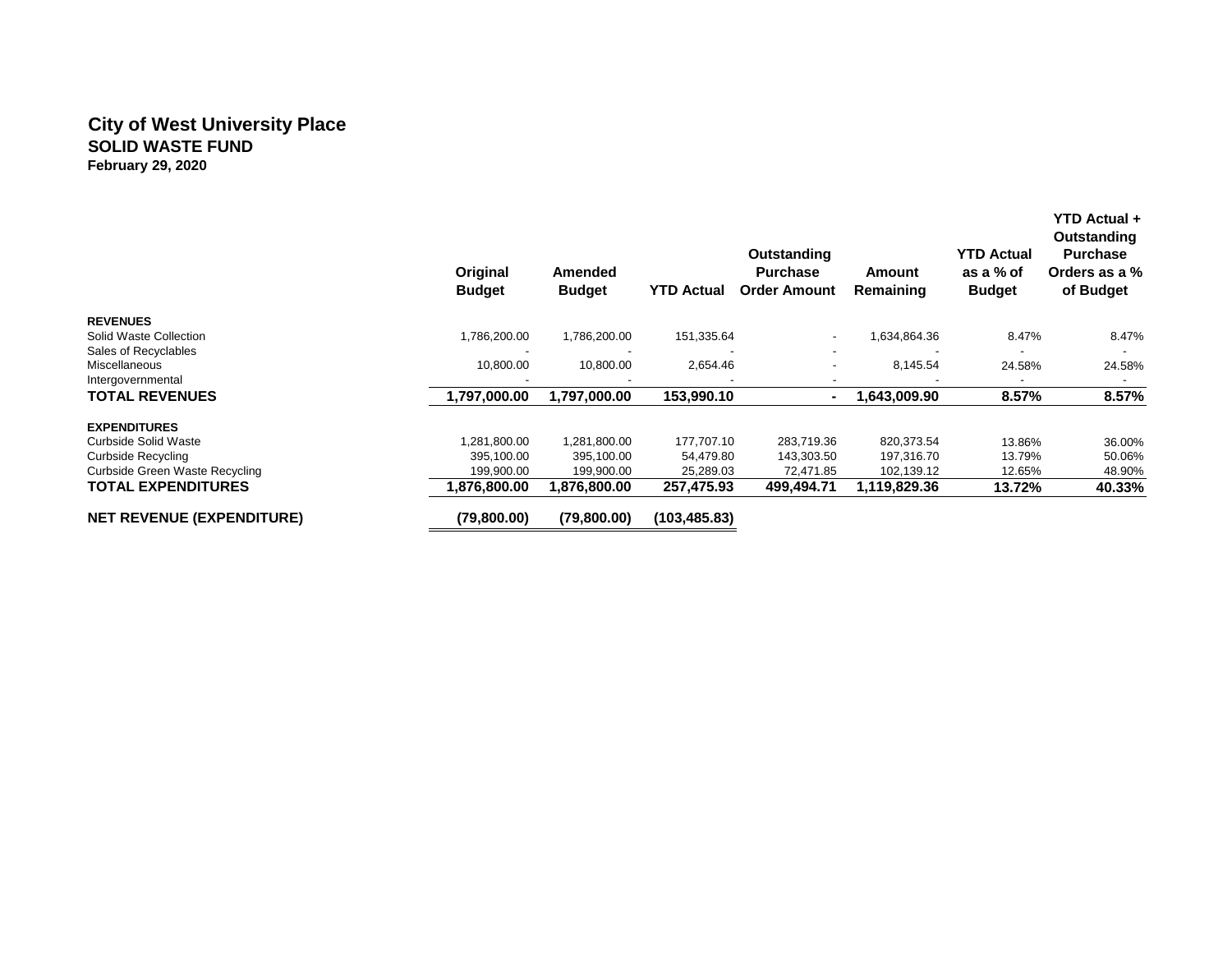### **City of West University Place TECHNOLOGY MANAGEMENT FUND February 29, 2020**

|                                           | Original<br><b>Budget</b> | Amended<br><b>Budget</b> | <b>YTD Actual</b> | Outstanding<br><b>Purchase</b><br><b>Order Amount</b> | Amount<br>Remaining | <b>YTD Actual</b><br>as a % of<br><b>Budget</b> | YTD Actual +<br>Outstanding<br><b>Purchase</b><br>Orders as a %<br>of Budget |
|-------------------------------------------|---------------------------|--------------------------|-------------------|-------------------------------------------------------|---------------------|-------------------------------------------------|------------------------------------------------------------------------------|
| <b>REVENUES</b>                           |                           |                          |                   |                                                       |                     |                                                 |                                                                              |
| TRANSFER FROM GENERAL FUND                | 1,496,400.00              | 1,496,400.00             | 249,400.00        | $\blacksquare$                                        | 1,247,000.00        | 16.67%                                          | 16.67%                                                                       |
| TRANSFER FROM WATER & SEWER FUND          | 140,000.00                | 140,000.00               | 23,334.00         |                                                       | 116,666.00          | 16.67%                                          | 16.67%                                                                       |
| TRANSFER FROM SOLID WASTE FUND            | 44,100.00                 | 44,100.00                | 7,350.00          |                                                       | 36,750.00           | 16.67%                                          | 16.67%                                                                       |
| <b>EARNINGS ON INVESTMENTS</b>            | 6,700.00                  | 6,700.00                 | 1,836.80          |                                                       | 4,863.20            | 27.41%                                          | 27.41%                                                                       |
| <b>TOTAL REVENUES</b>                     | 1,687,200.00              | 1,687,200.00             | 281,920.80        | $\blacksquare$                                        | 1,405,279.20        | 16.71%                                          | 16.71%                                                                       |
| <b>EXPENDITURES</b>                       |                           |                          |                   |                                                       |                     |                                                 |                                                                              |
| PERSONNEL                                 | 527,500.00                | 527,500.00               | 66,390.50         |                                                       | 461.109.50          | 12.59%                                          | 12.59%                                                                       |
| <b>EQUIPMENT MAINTENANCE</b>              | 9,500.00                  | 9,500.00                 | 1,482.64          |                                                       | 8,017.36            | 15.61%                                          | 15.61%                                                                       |
| HARDWARE & SOFTWARE MAINTENANCE CONTRACTS | 630,000.00                | 630,000.00               | 217,525.37        | 29,044.36                                             | 383,430.27          | 34.53%                                          | 39.14%                                                                       |
| TELE-COMMUNICATIONS & DATA & RADIO        | 229,000.00                | 229.000.00               | 68,798.50         | 84,104.21                                             | 76.097.29           | 30.04%                                          | 66.77%                                                                       |
| <b>CONSULTANTS</b>                        | 15,000.00                 | 15,000.00                | 11,785.32         | 5,854.68                                              | (2,640.00)          | 78.57%                                          | 117.60%                                                                      |
| PROFESSIONAL DUES                         | 1,200.00                  | 1,200.00                 |                   |                                                       | 1,200.00            | 0.00%                                           | 0.00%                                                                        |
| <b>TRAVEL &amp; TRAINING</b>              | 11.800.00                 | 11.800.00                |                   |                                                       | 11.800.00           | $0.00\%$                                        | 0.00%                                                                        |
| OTHER CONTRACTED SERVICES                 | 61,000.00                 | 61,000.00                |                   |                                                       | 61,000.00           | 0.00%                                           | 0.00%                                                                        |
| <b>HIGH TECHNOLOGY REPLACEMENTS</b>       | 90,000.00                 | 90,000.00                | 2,980.00          |                                                       | 87,020.00           | 3.31%                                           | 3.31%                                                                        |
| <b>TOTAL EXPENDITURES</b>                 | 1,575,000.00              | 1,575,000.00             | 368,962.33        | 119,003.25                                            | 1.087.034.42        | 23.43%                                          | 30.98%                                                                       |
| <b>NET REVENUE (EXPENDITURE)</b>          | 112,200.00                | 112,200.00               | (87,041.53)       |                                                       |                     |                                                 |                                                                              |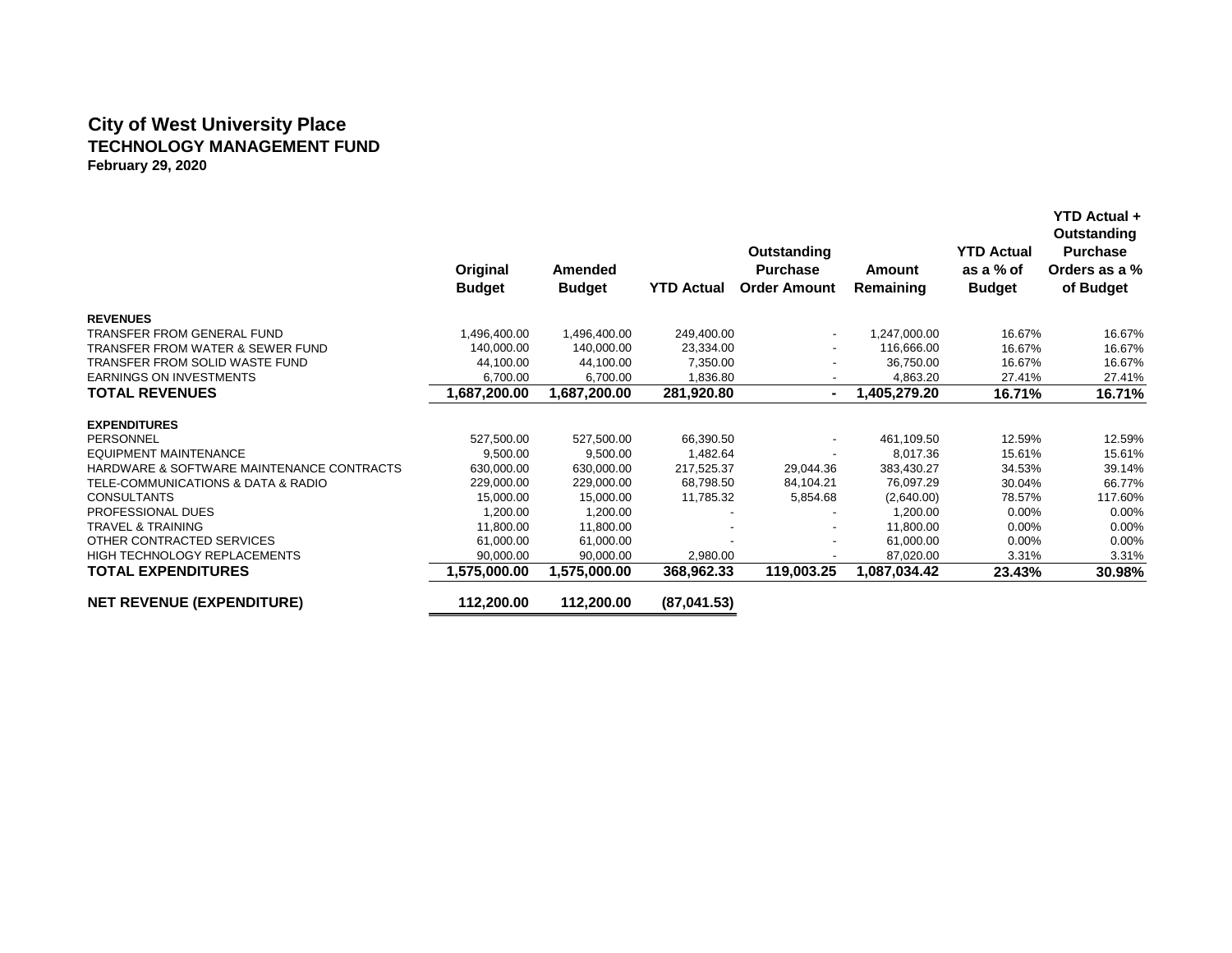### **City of West University Place VEHICLE REPLACEMENT FUND February 29, 2020**

|                                  | Original<br><b>Budget</b> | <b>Amended</b><br><b>Budget</b> | <b>YTD Actual</b> | Outstanding<br><b>Purchase</b><br><b>Order Amount</b> | Amount<br>Remaining | <b>YTD Actual</b><br>as a % of<br><b>Budget</b> | <b>YTD Actual +</b><br>Outstanding<br><b>Purchase</b><br>Orders as a %<br>of Budget |
|----------------------------------|---------------------------|---------------------------------|-------------------|-------------------------------------------------------|---------------------|-------------------------------------------------|-------------------------------------------------------------------------------------|
| <b>REVENUES</b>                  |                           |                                 |                   |                                                       |                     |                                                 |                                                                                     |
| TRANSFER FROM GENERAL FUND       | 348,500.00                | 348,500.00                      | 56,918.00         | $\overline{\phantom{a}}$                              | 291,582.00          | 16.33%                                          | 16.33%                                                                              |
| TRANSFER FROM WATER & SEWER FUND | 92,000.00                 | 92,000.00                       | 15,334.00         | $\overline{\phantom{a}}$                              | 76,666.00           | 16.67%                                          | 16.67%                                                                              |
| TRANSFER FROM SOLID WASTE FUND   | 215,000.00                | 215,000.00                      | 35,834.00         | ٠                                                     | 179,166.00          | 16.67%                                          | 16.67%                                                                              |
| SALE OF CITY PROPERTY            |                           |                                 | 6,803.00          |                                                       | (6,803.00)          |                                                 |                                                                                     |
| <b>EARNINGS ON INVESTMENTS</b>   | 46,200.00                 | 46,200.00                       | 12,689.03         |                                                       | 33,510.97           | 27.47%                                          | 27.47%                                                                              |
| <b>TOTAL REVENUES</b>            | 701,700.00                | 701,700.00                      | 127,578.03        | $\blacksquare$                                        | 574,121.97          | 18.18%                                          | 18.18%                                                                              |
| <b>EXPENDITURES</b>              |                           |                                 |                   |                                                       |                     |                                                 |                                                                                     |
| <b>AUTOMOBILES</b>               | 115,000.00                | 189,068.00                      | $\blacksquare$    | 147,355.00                                            | 41,713.00           | $0.00\%$                                        | 77.94%                                                                              |
| <b>LIGHT TRUCKS</b>              | 60,000.00                 | 60,000.00                       |                   | 44,714.00                                             | 15,286.00           | $0.00\%$                                        | 74.52%                                                                              |
| <b>TRUCKS</b>                    | 775,000.00                | 775,000.00                      | 8,000.00          | 747,617.00                                            | 19,383.00           | 1.03%                                           | 97.50%                                                                              |
| <b>OTHER EQUIPMENT</b>           | 9,000.00                  | 9,000.00                        |                   |                                                       | 9,000.00            | $0.00\%$                                        | 0.00%                                                                               |
| <b>TOTAL EXPENDITURES</b>        | 959,000.00                | 1,033,068.00                    | 8,000.00          | 939,686.00                                            | 85,382.00           | 0.77%                                           | 91.74%                                                                              |
| <b>NET REVENUE (EXPENDITURE)</b> | (257,300.00)              | (331, 368.00)                   | 119,578.03        |                                                       |                     |                                                 |                                                                                     |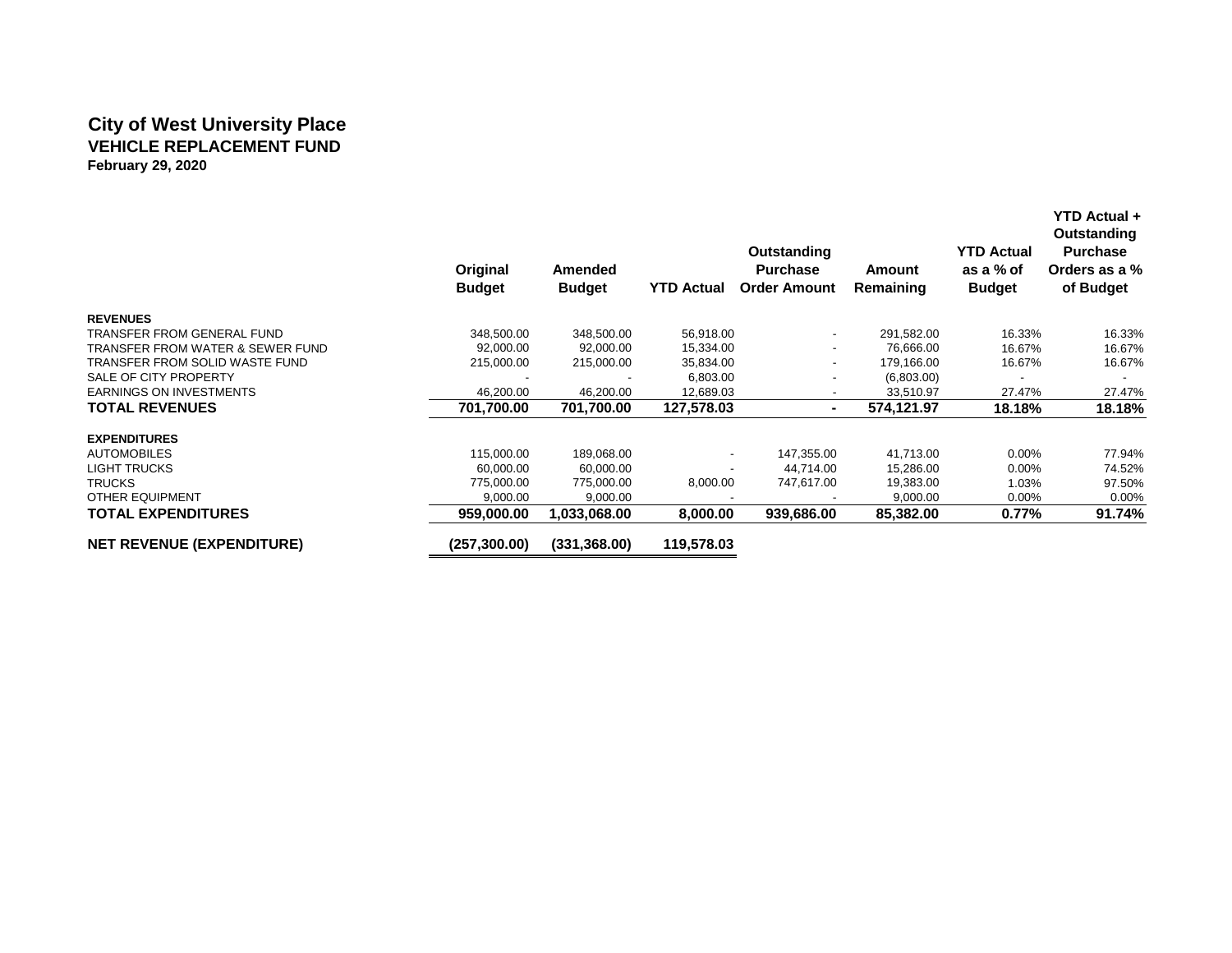## **City of West University Place ASSET REPLACEMENT FUND February 29, 2020**

|                                          | Original<br><b>Budget</b> | Amended<br><b>Budget</b> | <b>YTD Actual</b> | Outstanding<br><b>Purchase</b><br><b>Order Amount</b> | Amount<br>Remaining | <b>YTD Actual</b><br>as a % of<br><b>Budget</b> | <b>YTD Actual +</b><br>Outstanding<br><b>Purchase</b><br>Orders as a %<br>of Budget |
|------------------------------------------|---------------------------|--------------------------|-------------------|-------------------------------------------------------|---------------------|-------------------------------------------------|-------------------------------------------------------------------------------------|
| <b>REVENUES</b>                          |                           |                          |                   |                                                       |                     |                                                 |                                                                                     |
| TRANSFER FROM GENERAL FUND               | 569.100.00                | 569,100.00               | 96,018.00         | $\blacksquare$                                        | 473.082.00          | 16.87%                                          | 16.87%                                                                              |
| TRANSFER FROM WATER & SEWER FUND         | 86,900.00                 | 86,900.00                | 14,484.00         | ٠                                                     | 72,416.00           | 16.67%                                          | 16.67%                                                                              |
| TRANSFER FROM TECHNOLOGY MANAGEMENT FUND | 20,000.00                 | 20,000.00                | 3,334.00          | $\overline{\phantom{a}}$                              | 16.666.00           | 16.67%                                          | 16.67%                                                                              |
| <b>EARNINGS ON INVESTMENTS</b>           | 37,700.00                 | 37,700.00                | 11,299.65         |                                                       | 26.400.35           | 29.97%                                          | 29.97%                                                                              |
| <b>MISCELLANEOUS</b>                     | 10,000.00                 | 10,000.00                |                   | $\overline{\phantom{a}}$                              | 10,000.00           | $0.00\%$                                        | $0.00\%$                                                                            |
| <b>TOTAL REVENUES</b>                    | 723,700.00                | 723.700.00               | 125,135.65        | $\overline{\phantom{0}}$                              | 598,564.35          | 17.29%                                          | 17.29%                                                                              |
| <b>EXPENDITURES</b>                      |                           |                          |                   |                                                       |                     |                                                 |                                                                                     |
| <b>OTHER EQUIPMENT</b>                   | 181,800.00                | 190,747.15               |                   | 118,763.15                                            | 71,984.00           | $0.00\%$                                        | 62.26%                                                                              |
| <b>TOTAL EXPENDITURES</b>                | 181,800.00                | 190,747.15               | ۰                 | 118,763.15                                            | 71,984.00           | $0.00\%$                                        | 62.26%                                                                              |
| <b>NET REVENUE (EXPENDITURE)</b>         | 541,900.00                | 532,952.85               | 125,135.65        |                                                       |                     |                                                 |                                                                                     |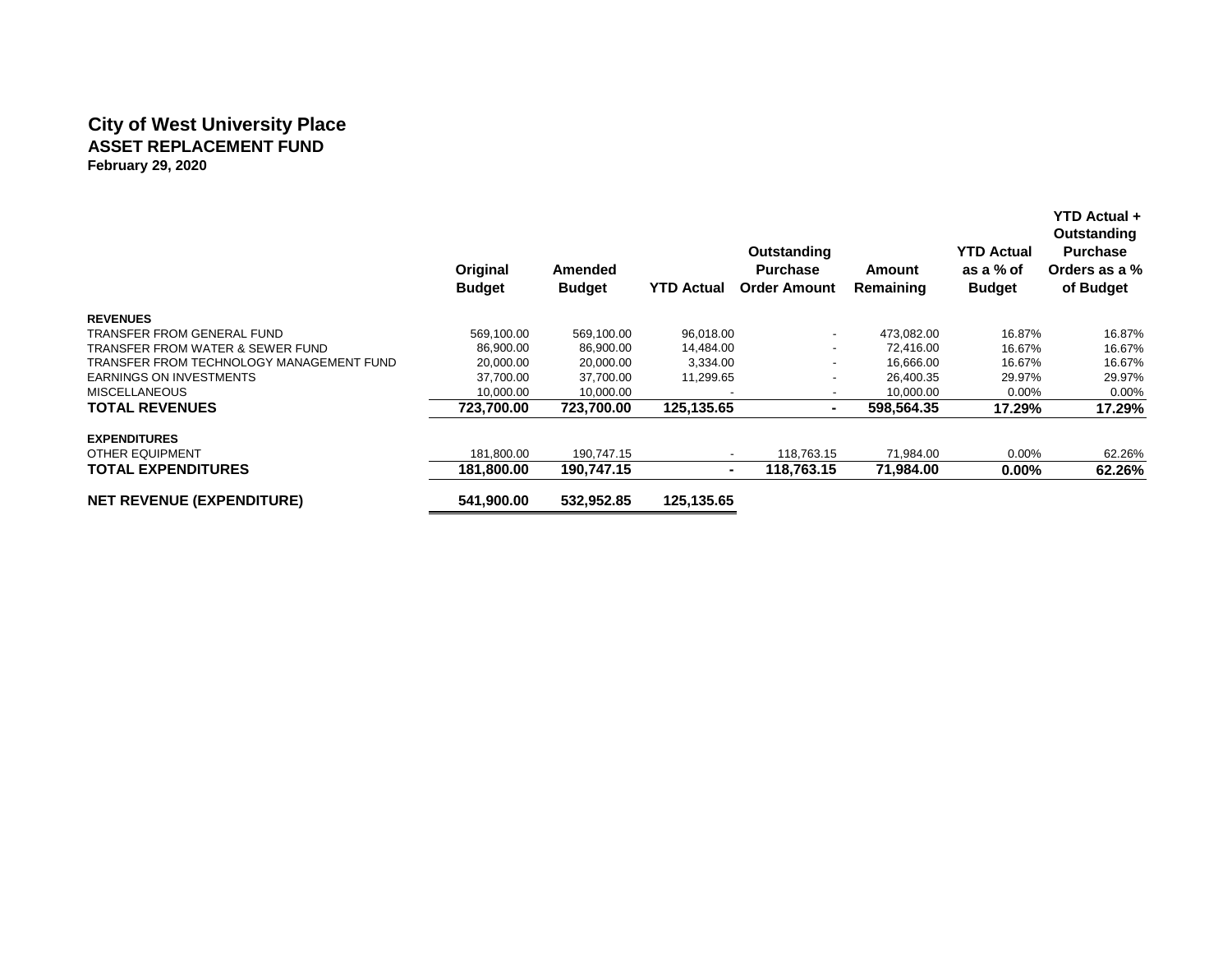### **City of West University Place EMPLOYEE BENEFIT FUND February 29, 2020**

|                             | Original<br><b>Budget</b> | Amended<br><b>Budget</b> | YTD Actual    | Outstanding<br><b>Purchase</b><br><b>Order Amount</b> | Amount<br>Remaining | <b>YTD Actual</b><br>as a % of<br><b>Budget</b> | YTD Actual +<br>Outstanding<br><b>Purchase</b><br>Orders as a %<br>of Budget |
|-----------------------------|---------------------------|--------------------------|---------------|-------------------------------------------------------|---------------------|-------------------------------------------------|------------------------------------------------------------------------------|
| <b>REVENUES</b>             |                           |                          |               |                                                       |                     |                                                 |                                                                              |
| <b>Charges for Services</b> | 2,432,800.00              | 2,432,800.00             | 280,006.69    | $\overline{\phantom{a}}$                              | 2,152,793.31        | 11.51%                                          | 11.51%                                                                       |
| Miscellaneous               | 15,100.00                 | 15,100.00                | 5,946.60      |                                                       | 9,153.40            | 39.38%                                          | 39.38%                                                                       |
| Transfers In                | 33.700.00                 | 33,700.00                | 5,616.00      | -                                                     | 28,084.00           | 16.66%                                          | 16.66%                                                                       |
| <b>TOTAL REVENUES</b>       | 2,481,600.00              | 2,481,600.00             | 291,569.29    |                                                       | 2,190,030.71        | 11.75%                                          | 11.75%                                                                       |
| <b>EXPENDITURES</b>         |                           |                          |               |                                                       |                     |                                                 |                                                                              |
| <b>Personnel Services</b>   | 2,455,400.00              | 2,455,400.00             | 549,316.17    |                                                       | 1,906,083.83        | 22.37%                                          | 22.37%                                                                       |
| Services                    | 35,000.00                 | 35,000.00                | 6,037.50      | 27,168.75                                             | 1,793.75            | 17.25%                                          | 94.88%                                                                       |
| <b>Transfers Out</b>        |                           |                          |               |                                                       |                     |                                                 |                                                                              |
| <b>TOTAL EXPENDITURES</b>   | 2,490,400.00              | 2,490,400.00             | 555,353.67    | 27,168.75                                             | 1,907,877.58        | 22.30%                                          | 23.39%                                                                       |
| <b>NET REVENUE</b>          | (8,800.00)                | (8,800.00)               | (263, 784.38) |                                                       |                     |                                                 |                                                                              |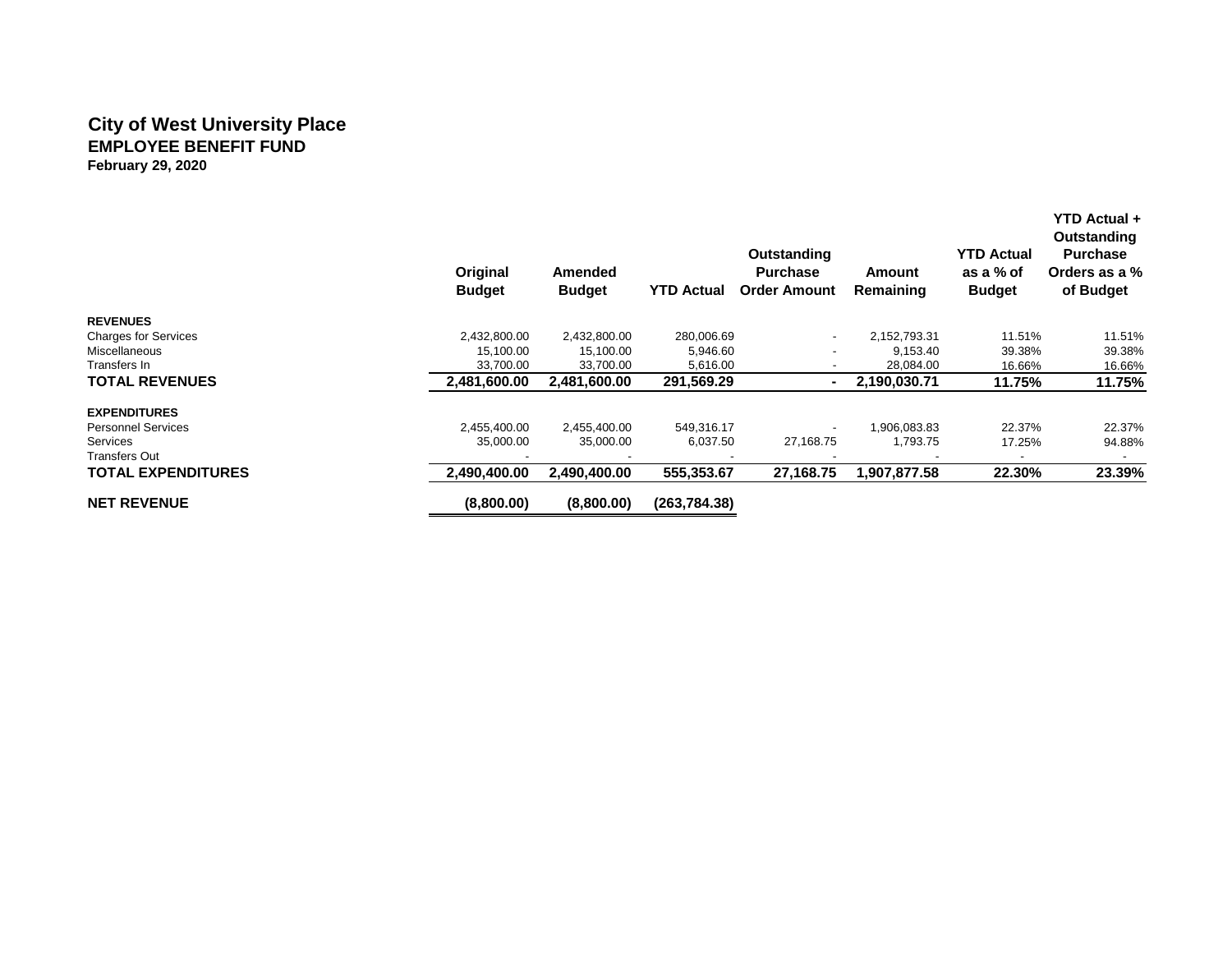### **City of West University Place DEBT SERVICE FUND February 29, 2020**

|                                    | Original<br><b>Budget</b> | Amended<br><b>Budget</b> | <b>YTD Actual</b> | Outstanding<br><b>Purchase</b><br><b>Order Amount</b> | Amount<br>Remaining | <b>YTD Actual</b><br>as a % of<br><b>Budget</b> | Outstanding<br><b>Purchase</b><br>Orders as a %<br>of Budget |
|------------------------------------|---------------------------|--------------------------|-------------------|-------------------------------------------------------|---------------------|-------------------------------------------------|--------------------------------------------------------------|
| <b>REVENUES</b>                    |                           |                          |                   |                                                       |                     |                                                 |                                                              |
| <b>CURRENT YEAR PROPERTY TAXES</b> | 7,791,641.00              | 7,791,641.00             | 5,332,028.08      |                                                       | 2,459,612.92        | 68.43%                                          | 68.43%                                                       |
| <b>PRIOR YEAR PROPERTY TAXES</b>   | 19,100.00                 | 19,100.00                | 5,180.10          |                                                       | 13,919.90           | 27.12%                                          | 27.12%                                                       |
| PENALTY AND INTEREST               | 32,500.00                 | 32,500.00                | 6,803.98          |                                                       | 25,696.02           | 20.94%                                          | 20.94%                                                       |
| <b>EARNINGS ON INVESTMENTS</b>     | 20,300.00                 | 20,300.00                |                   |                                                       | 20,300.00           | $0.00\%$                                        | 0.00%                                                        |
| TRANSFER FROM WATER & SEWER FUND   | 1,184,183.00              | 1,184,183.00             | 1,127,342.00      |                                                       | 56,841.00           | 95.20%                                          | 95.20%                                                       |
| <b>TOTAL REVENUES</b>              | 9,047,724.00              | 9,047,724.00             | 6,471,354.16      |                                                       | 2,576,369.84        | 71.52%                                          | 71.52%                                                       |
| <b>EXPENDITURES</b>                |                           |                          |                   |                                                       |                     |                                                 |                                                              |
| <b>BOND PRINCIPAL</b>              | 8,060,000.00              | 8,060,000.00             | 8,060,000.00      |                                                       |                     | 100.00%                                         | 100.00%                                                      |
| <b>INTEREST ON BONDS</b>           | 930.783.00                | 930,783.00               | 520,470.53        |                                                       | 410.312.47          | 55.92%                                          | 55.92%                                                       |
| <b>FISCAL AGENT FEES</b>           | 7,000.00                  | 7,000.00                 |                   |                                                       | 7,000.00            | $0.00\%$                                        | 0.00%                                                        |
| <b>ISSUANCE COSTS</b>              | 50,000.00                 | 50,000.00                |                   |                                                       | 50,000.00           | $0.00\%$                                        | $0.00\%$                                                     |
| <b>TOTAL EXPENDITURES</b>          | 9,047,783.00              | 9,047,783.00             | 8,580,470.53      |                                                       | 467,312.47          | 94.84%                                          | 94.84%                                                       |
| <b>NET REVENUE (EXPENDITURE)</b>   | (59.00)                   | (59.00)                  | (2,109,116.37)    |                                                       |                     |                                                 |                                                              |

 **YTD Actual +**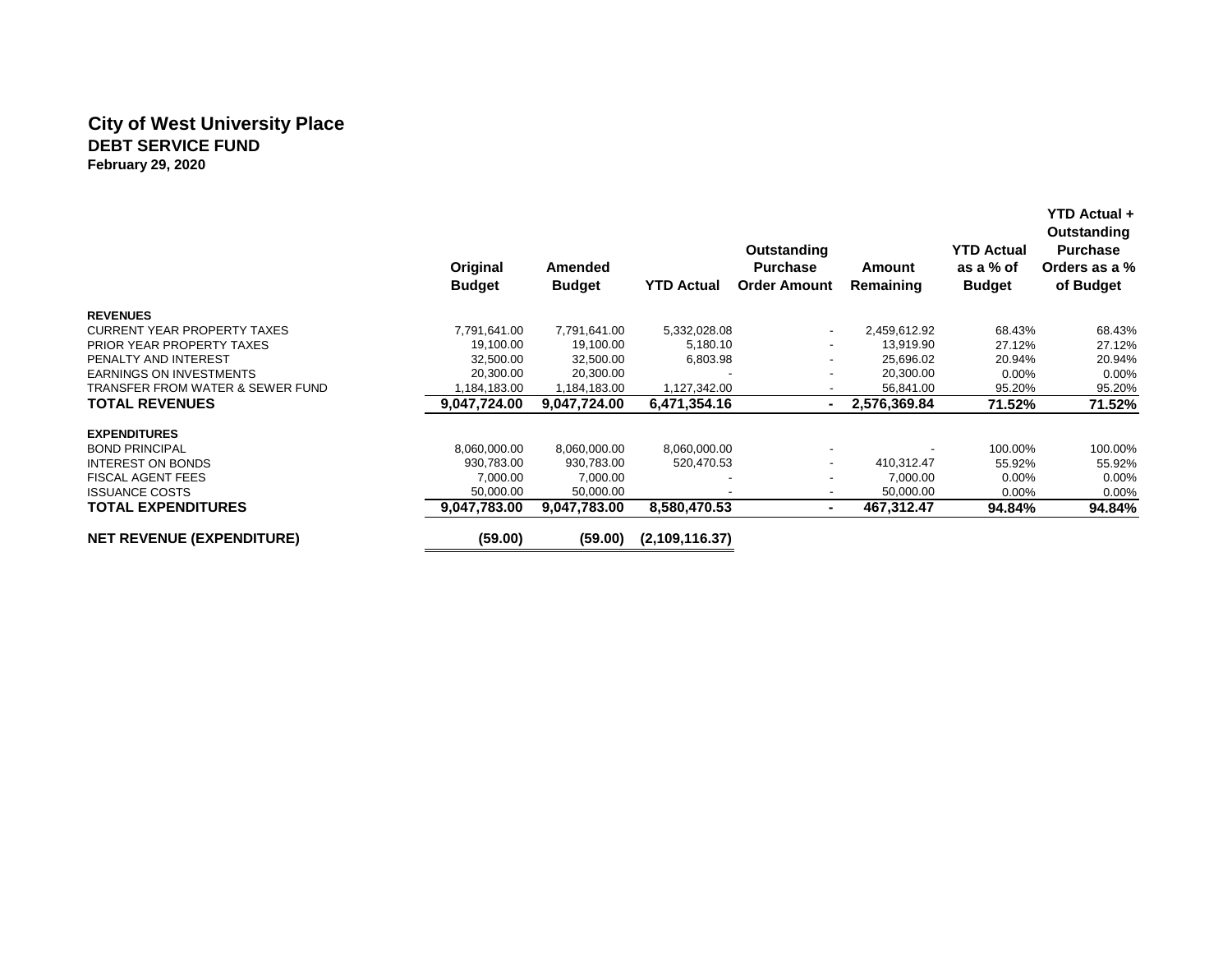### **City of West University Place CAPITAL PROJECTS FUND February 29, 2020**

|                                  | Original<br><b>Budget</b> | Amended<br><b>Budget</b> | <b>YTD Actual</b>        | Outstanding<br><b>Purchase</b><br><b>Order Amount</b> | Amount<br>Remaining | <b>YTD Actual</b><br>as a % of<br><b>Budget</b> | <b>YTD Actual +</b><br>Outstanding<br><b>Purchase</b><br>Orders as a %<br>of Budget |
|----------------------------------|---------------------------|--------------------------|--------------------------|-------------------------------------------------------|---------------------|-------------------------------------------------|-------------------------------------------------------------------------------------|
| <b>REVENUES</b>                  |                           |                          |                          |                                                       |                     |                                                 |                                                                                     |
| <b>EARNINGS ON INVESTMENTS</b>   | 7.800.00                  | 7,800.00                 | 3.492.94                 |                                                       | 4.307.06            | 44.78%                                          | 44.78%                                                                              |
| <b>TOTAL REVENUES</b>            | 7.800.00                  | 7,800.00                 | 3.492.94                 | ۰                                                     | 4.307.06            | 44.78%                                          | 44.78%                                                                              |
| <b>EXPENDITURES</b>              |                           |                          |                          |                                                       |                     |                                                 |                                                                                     |
| PROFESSIONAL SERVICES            | 150.000.00                | 150.000.00               | $\overline{\phantom{a}}$ | 70.000.00                                             | 80,000.00           | $0.00\%$                                        | 46.67%                                                                              |
| <b>CONSTRUCTION COSTS</b>        | 350,000.00                | 350,000.00               | $\overline{\phantom{a}}$ | $\overline{\phantom{0}}$                              | 350,000.00          | $0.00\%$                                        | $0.00\%$                                                                            |
| <b>TOTAL EXPENDITURES</b>        | 500,000.00                | 500.000.00               | ۰                        | 70,000,00                                             | 430,000.00          | $0.00\%$                                        | 14.00%                                                                              |
| <b>NET REVENUE (EXPENDITURE)</b> | (492,200.00)              | (492, 200.00)            | 3,492.94                 |                                                       |                     |                                                 |                                                                                     |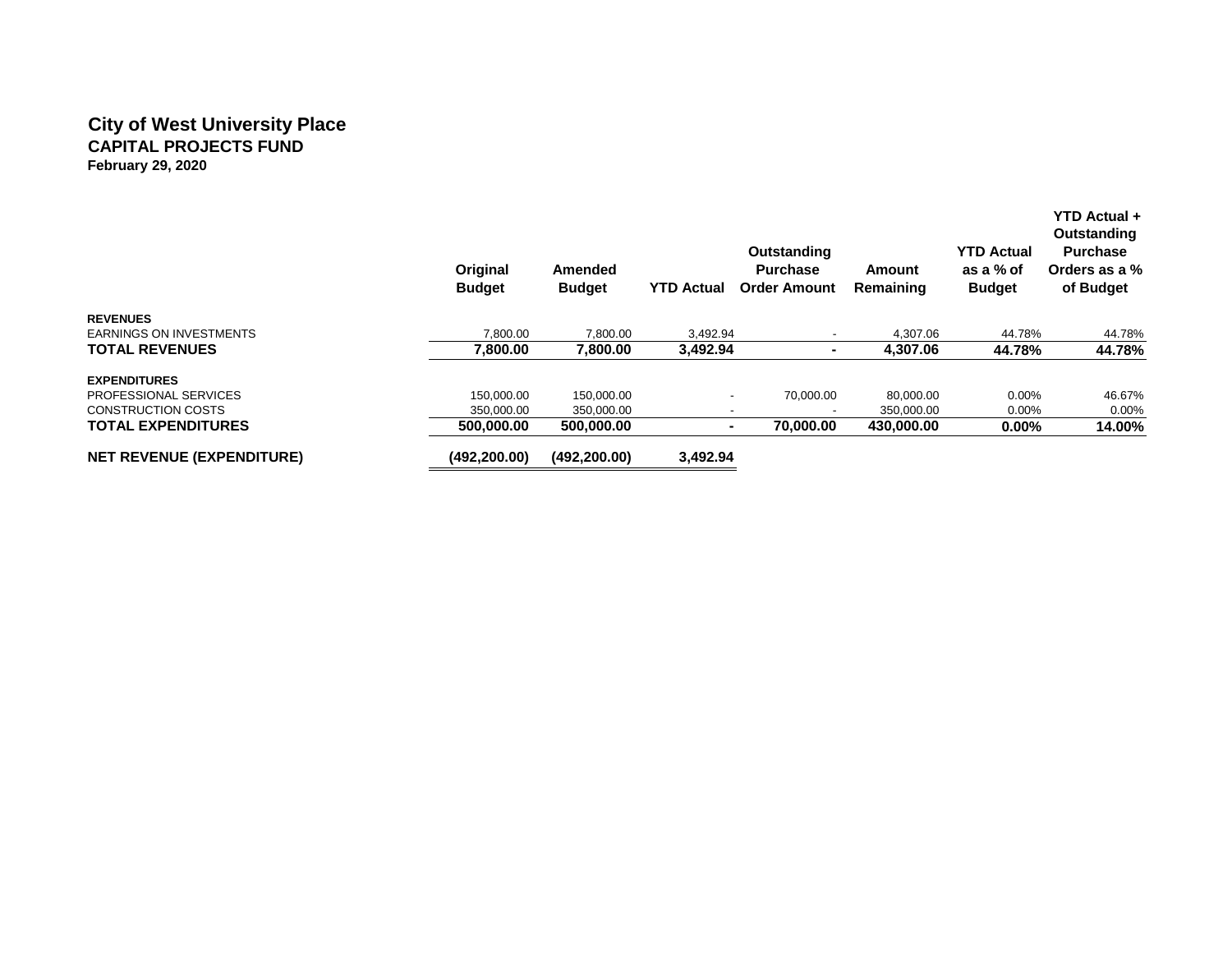### **City of West University Place 2019 CO's February 29, 2020**

|                                  | Original<br><b>Budget</b> | Amended<br><b>Budget</b> | <b>YTD Actual</b> | Outstanding<br><b>Purchase</b><br><b>Order Amount</b> | Amount<br>Remaining | <b>YTD Actual</b><br>as a % of<br><b>Budget</b> | YTD Actual +<br>Outstanding<br><b>Purchase</b><br>Orders as a %<br>of Budget |
|----------------------------------|---------------------------|--------------------------|-------------------|-------------------------------------------------------|---------------------|-------------------------------------------------|------------------------------------------------------------------------------|
| <b>REVENUES</b>                  |                           |                          |                   |                                                       |                     |                                                 |                                                                              |
| EARNINGS ON INVESTMENTS          | 37.100.00                 | 37.100.00                | 17.909.87         |                                                       | 19.190.13           | 48.27%                                          | 48.27%                                                                       |
| <b>TOTAL REVENUES</b>            | 37,100.00                 | 37,100.00                | 17,909.87         |                                                       | 19,190.13           | 48.27%                                          | 48.27%                                                                       |
| <b>EXPENDITURES</b>              |                           |                          |                   |                                                       |                     |                                                 |                                                                              |
| <b>TECHNOLOGY PROJECTS</b>       | 2.160.000.00              | 2.160.000.00             |                   |                                                       | 2.160.000.00        | $0.00\%$                                        | $0.00\%$                                                                     |
| <b>CONSTRUCTION COSTS</b>        |                           | ,403,806.30              | 262.688.20        | 1.403.806.30                                          | (262, 688.20)       | 18.71%                                          | 118.71%                                                                      |
| <b>TOTAL EXPENDITURES</b>        | 2.160.000.00              | 3.563.806.30             | 262.688.20        | 1.403.806.30                                          | 1,897,311.80        | 7.37%                                           | 46.76%                                                                       |
| <b>NET REVENUE (EXPENDITURE)</b> | (2,122,900.00)            | (3.526.706.30)           | (244, 778.33)     |                                                       |                     |                                                 |                                                                              |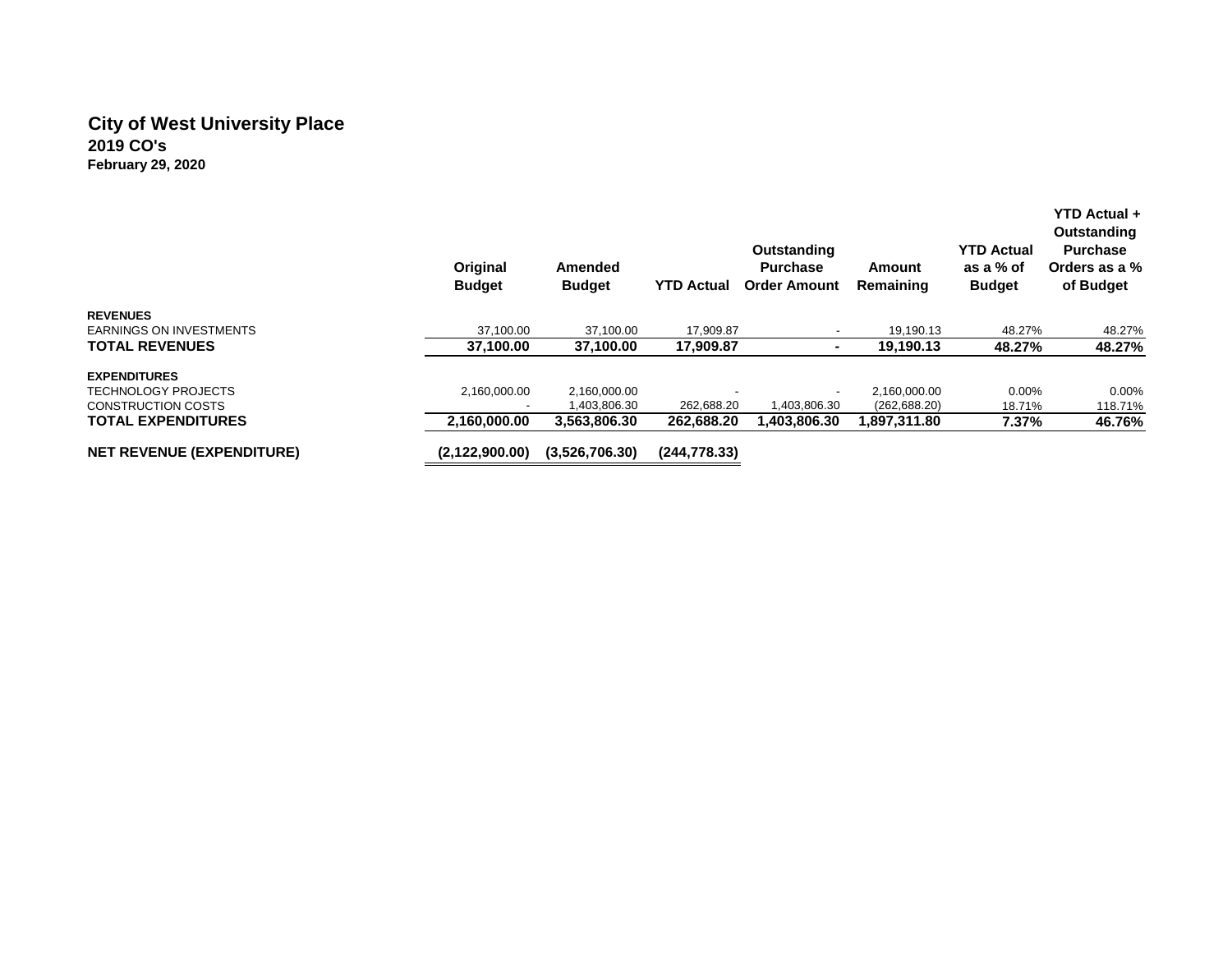### **City of West University Place CAPITAL RESERVE FUNDFebruary 29, 2020**

|                                                  | Original<br><b>Budget</b> |                          | Amended<br><b>Budget</b> |   | Outstanding<br><b>Purchase</b><br><b>YTD Actual Order Amount</b> | Amount<br>Remaining | <b>YTD Actual</b><br>as a % of<br><b>Budget</b> | <b>YTD Actual +</b><br>Outstanding<br><b>Purchases</b><br>Orders as a %<br>of Budget |
|--------------------------------------------------|---------------------------|--------------------------|--------------------------|---|------------------------------------------------------------------|---------------------|-------------------------------------------------|--------------------------------------------------------------------------------------|
| <b>REVENUES</b><br><b>TOTAL REVENUES</b>         |                           | $\overline{\phantom{a}}$ |                          | ۰ | ۰<br>$\blacksquare$                                              |                     | ۰.<br>$\sim$                                    |                                                                                      |
| <b>EXPENDITURES</b><br><b>TOTAL EXPENDITURES</b> |                           |                          |                          |   |                                                                  |                     | ۰                                               |                                                                                      |
| <b>NET REVENUE (EXPENDITURE)</b>                 |                           | $\blacksquare$           |                          | ۰ | ٠                                                                |                     |                                                 |                                                                                      |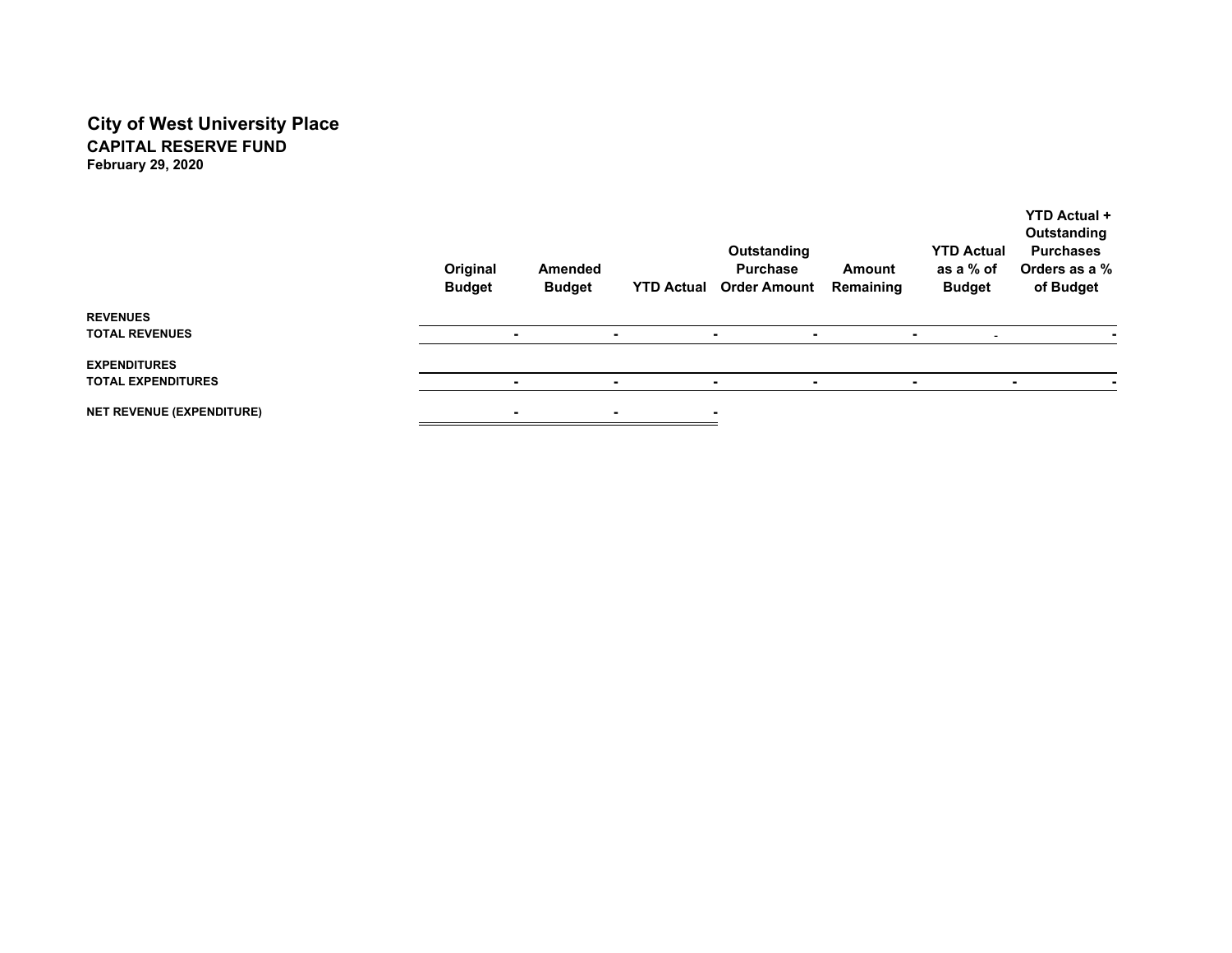#### **City of West University Place TRANSPORTATION IMPROVEMENT FUND February 29, 2020**

|                                     | Original<br><b>Budget</b> | Amended<br><b>Budget</b> | YTD Actual | Outstanding<br><b>Purchase</b><br><b>Order Amount</b> | Amount<br>Remaining | <b>YTD Actual</b><br>as a % of<br><b>Budget</b> | <b>YTD Actual +</b><br>Outstanding<br><b>Purchase</b><br>Orders as a %<br>of Budget |
|-------------------------------------|---------------------------|--------------------------|------------|-------------------------------------------------------|---------------------|-------------------------------------------------|-------------------------------------------------------------------------------------|
| <b>REVENUES</b>                     |                           |                          |            |                                                       |                     |                                                 |                                                                                     |
| <b>FEDERAL GRANT</b>                | 8,222,600.00              | 8,222,600.00             |            | $\overline{\phantom{a}}$                              | 8,222,600.00        | $0.00\%$                                        | $0.00\%$                                                                            |
| <b>FEMA REIMBURSEMENT</b>           | 1.600.000.00              | 1,600,000.00             |            | $\overline{\phantom{a}}$                              | 1,600,000.00        | 0.00%                                           | $0.00\%$                                                                            |
| <b>EARNINGS ON INVESTMENTS</b>      | 32,300.00                 | 32,300.00                | 6,053.67   |                                                       | 26,246.33           | 18.74%                                          | 18.74%                                                                              |
| TRANSFER FROM METRO GRANT FUND      | 550,000.00                | 550,000.00               | 91,666.00  |                                                       | 458,334.00          | 16.67%                                          | 16.67%                                                                              |
| CERTIFICATES OF OBLIGATION PROCEEDS | 25,737,300.00             | 25,737,300.00            |            |                                                       | 25,737,300.00       | 0.00%                                           | 0.00%                                                                               |
| <b>TOTAL REVENUES</b>               | 36,142,200.00             | 36,142,200.00            | 97,719.67  | $\blacksquare$                                        | 36,044,480.33       | 0.27%                                           | 0.27%                                                                               |
| <b>EXPENDITURES</b>                 |                           |                          |            |                                                       |                     |                                                 |                                                                                     |
| PROFESSIONAL SERVICES               | 1,033,438.00              | 2,580,778.14             | 37,113.03  | 1,677,742.88                                          | 865,922.23          | 1.44%                                           | 66.45%                                                                              |
| <b>CONSTRUCTION COSTS</b>           | 33,216,562.00             | 33,216,562.00            |            |                                                       | 33,216,562.00       | 0.00%                                           | $0.00\%$                                                                            |
| <b>TOTAL EXPENDITURES</b>           | 34,250,000.00             | 35,797,340.14            | 37,113.03  | 1,677,742.88                                          | 34,082,484.23       | 0.10%                                           | 4.79%                                                                               |
| <b>NET REVENUE (EXPENDITURE)</b>    | 1,892,200.00              | 344,859.86               | 60,606.64  |                                                       |                     |                                                 |                                                                                     |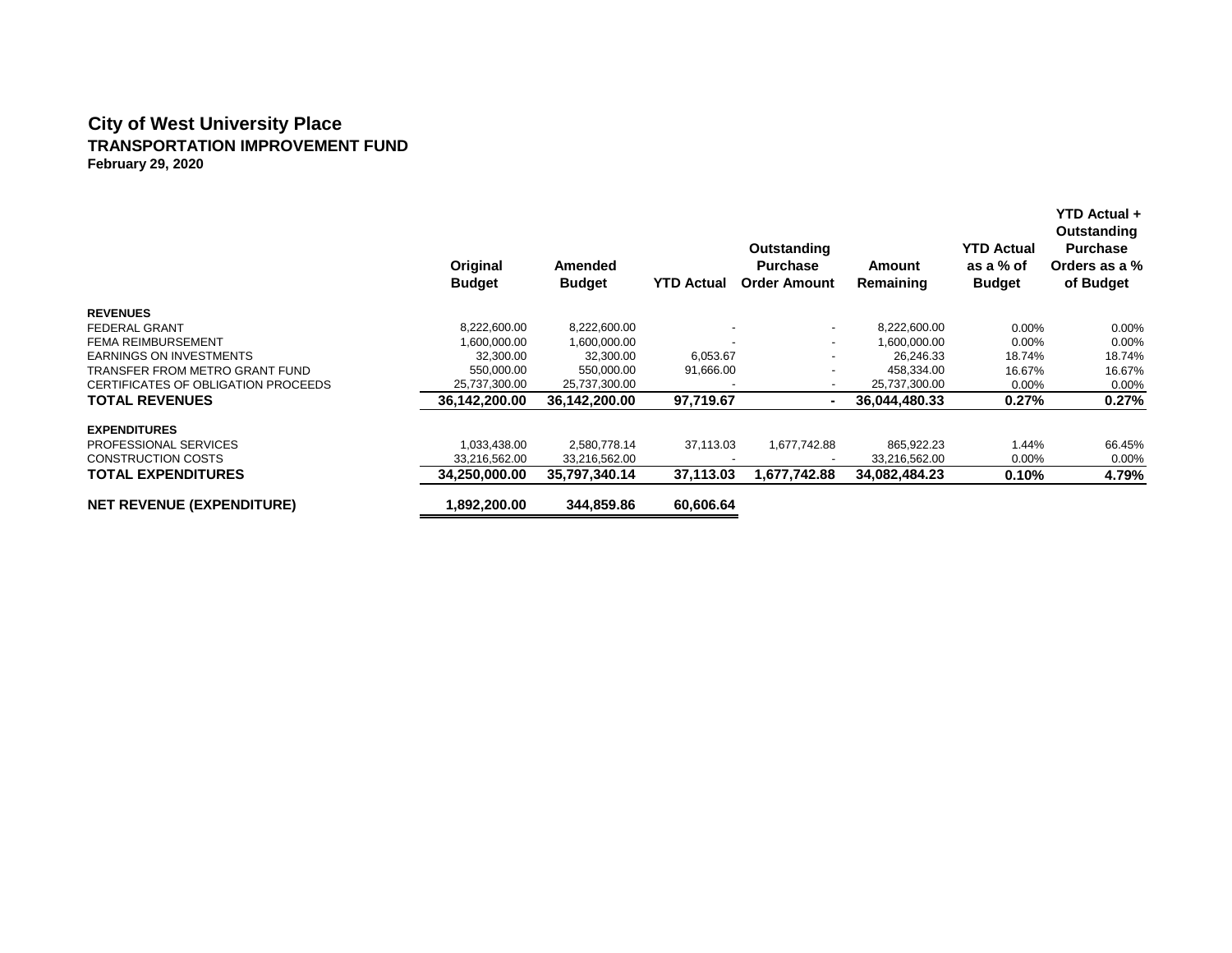#### **City of West University Place WATER & SEWER CAPITAL PROJECTS FUND February 29, 2020**

|                                  | Original<br><b>Budget</b> | Amended<br><b>Budget</b> | <b>YTD Actual</b> | Outstanding<br><b>Purchase</b><br><b>Order Amount</b> | Amount<br>Remaining | <b>YTD Actual</b><br>as a % of<br><b>Budget</b> | YTD Actual +<br>Outstanding<br><b>Purchase</b><br>Orders as a %<br>of Budget |
|----------------------------------|---------------------------|--------------------------|-------------------|-------------------------------------------------------|---------------------|-------------------------------------------------|------------------------------------------------------------------------------|
| <b>REVENUES</b>                  |                           |                          |                   |                                                       |                     |                                                 |                                                                              |
| <b>EARNINGS ON INVESTMENTS</b>   | 21.100.00                 | 21.100.00                | 11,439.21         |                                                       | 9.660.79            | 54.21%                                          | 54.21%                                                                       |
| TRANSFER FROM WATER & SEWER FUND | 900.000.00                | 900.000.00               | 150,000.00        |                                                       | 750,000.00          | 16.67%                                          | 16.67%                                                                       |
| <b>TOTAL REVENUES</b>            | 921,100.00                | 921,100.00               | 161,439.21        | $\blacksquare$                                        | 759.660.79          | 17.53%                                          | 17.53%                                                                       |
| <b>EXPENDITURES</b>              |                           |                          |                   |                                                       |                     |                                                 |                                                                              |
| <b>PROFESSIONAL SERVICES</b>     | 365.000.00                | 422.742.68               | 494.16            | 32.605.00                                             | 389.643.52          | 0.12%                                           | 7.83%                                                                        |
| OTHER CONSTRUCTION COSTS         | 975,000.00                | 2,255,590.37             | 37,694.65         | 474,206.60                                            | 1,743,689.12        | 1.67%                                           | 22.69%                                                                       |
| <b>TOTAL EXPENDITURES</b>        | ,340,000.00               | 2,678,333.05             | 38,188.81         | 506,811.60                                            | 2,133,332.64        | 1.43%                                           | 20.35%                                                                       |
| <b>NET REVENUE (EXPENDITURE)</b> | (418,900.00)              | (1,757,233.05)           | 123,250.40        |                                                       |                     |                                                 |                                                                              |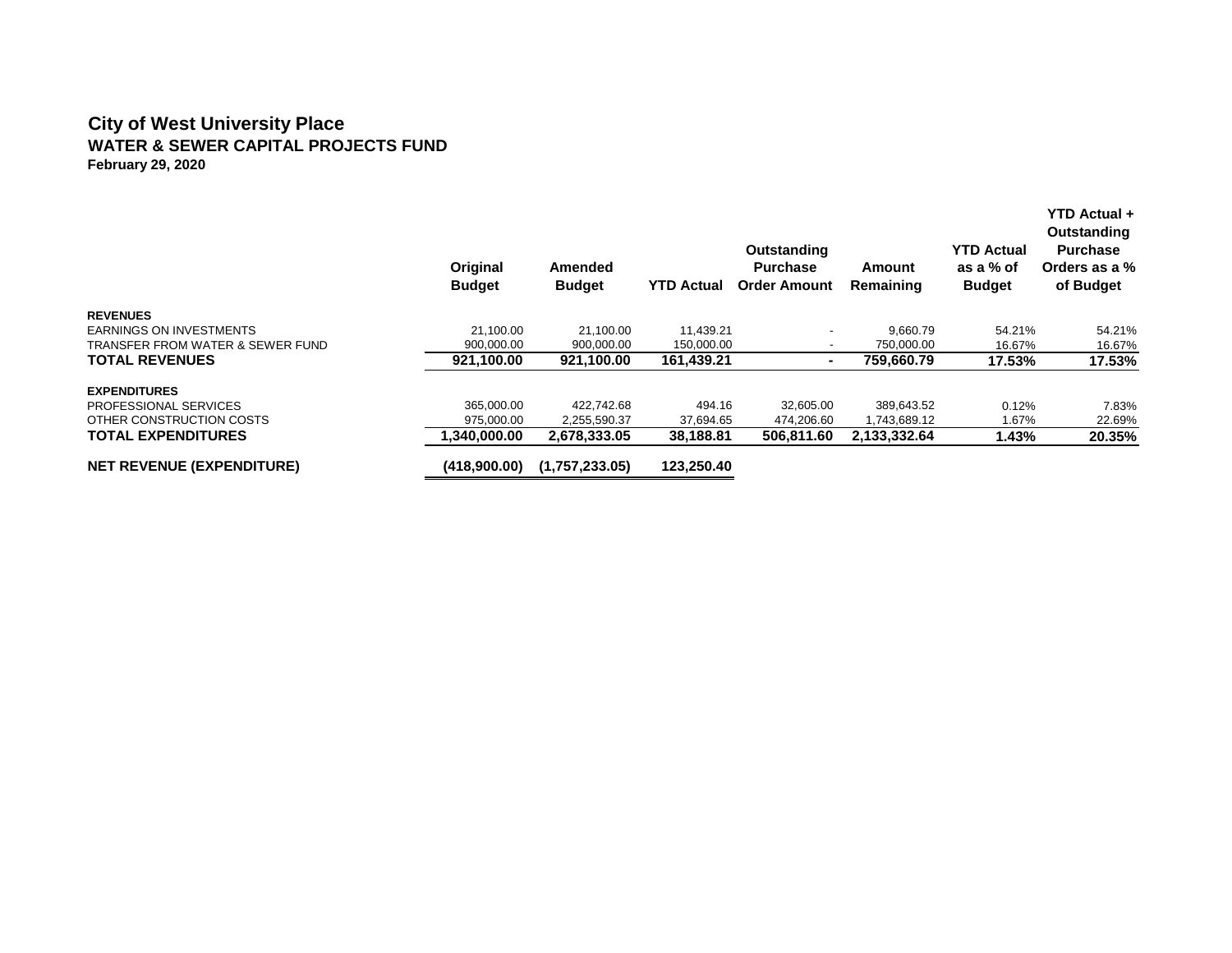#### **City of West University Place SPECIAL REVENUE FUNDS February 29, 2020**

|                                                                                           | <b>Original Budget</b>   | Amended<br><b>Budget</b> | <b>YTD Actual</b>    | Outstanding<br><b>Purchase</b><br><b>Order Amount</b> | Amount<br>Remaining      | <b>YTD Actual</b><br>as a % of<br><b>Budget</b> | YTD Actual +<br>Outstanding<br><b>Purchase</b><br>Orders as a %<br>of Budget |
|-------------------------------------------------------------------------------------------|--------------------------|--------------------------|----------------------|-------------------------------------------------------|--------------------------|-------------------------------------------------|------------------------------------------------------------------------------|
| <b>PARKS DONATIONS FUND</b><br><b>TOTAL REVENUES</b><br><b>TOTAL EXPENDITURES</b>         | 51.400.00<br>43,000.00   | 51.400.00<br>43,000.00   | 423.76<br>753.08     |                                                       | 50.976.24<br>42,246.92   | 0.82%<br>1.75%                                  | 0.82%<br>1.75%                                                               |
| <b>NET REVENUE (EXPENDITURE)</b>                                                          | 8.400.00                 | 8.400.00                 | (329.32)             | $\blacksquare$                                        | 8,729.32                 | $-3.92%$                                        | $-3.92%$                                                                     |
| <b>FRIENDS OF WEST U PARKS FUND</b><br><b>TOTAL REVENUES</b><br>TOTAL EXPENDITURES        | 478,000.00<br>478,000.00 | 478.000.00<br>478,000.00 | 164,260.00           | 32,241.42                                             | 478,000.00<br>281,498.58 | 0.00%<br>34.36%                                 | 0.00%<br>41.11%                                                              |
| <b>NET REVENUE (EXPENDITURE)</b>                                                          | ٠                        | $\sim$                   | (164, 260.00)        | (32, 241.42)                                          | 196,501.42               | $\blacksquare$                                  | $\sim$                                                                       |
| <b>COURT TECHNOLOGY FUND</b><br><b>TOTAL REVENUES</b><br><b>TOTAL EXPENDITURES</b>        | 8,000.00<br>2,000.00     | 8,000.00<br>2.000.00     | 1,518.06             |                                                       | 6,481.94<br>2,000.00     | 18.98%<br>0.00%                                 | 18.98%<br>0.00%                                                              |
| <b>NET REVENUE (EXPENDITURE)</b>                                                          | 6,000.00                 | 6.000.00                 | 1.518.06             | ٠                                                     | 4,481.94                 | 25.30%                                          | 25.30%                                                                       |
| TREE REPLACEMENT FUND<br>TOTAL REVENUES<br><b>TOTAL EXPENDITURES</b>                      | 34,600.00<br>50.000.00   | 34,600.00<br>50,000.00   | 8,386.90             | 9.300.00                                              | 26,213.10<br>40.700.00   | 24.24%<br>0.00%                                 | 24.24%<br>18.60%                                                             |
| <b>NET REVENUE (EXPENDITURE)</b>                                                          | (15,400.00)              | (15,400.00)              | 8.386.90             | (9,300.00)                                            | (14, 486.90)             | $-54.46%$                                       | 5.93%                                                                        |
| <b>COURT BUILDING SECURITY FUND</b><br><b>TOTAL REVENUES</b><br><b>TOTAL EXPENDITURES</b> | 8,700.00<br>15,000.00    | 8,700.00<br>15,000.00    | 1,459.78<br>1,875.00 |                                                       | 7,240.22<br>13,125.00    | 16.78%<br>12.50%                                | 16.78%<br>12.50%                                                             |
| <b>NET REVENUE (EXPENDITURE)</b>                                                          | (6,300.00)               | (6.300.00)               | (415.22)             | ٠                                                     | (5,884.78)               | 6.59%                                           | 6.59%                                                                        |
| <b>METRO GENERAL MOBILITY FUND</b><br><b>TOTAL REVENUES</b><br><b>TOTAL EXPENDITURES</b>  | 592.200.00<br>550,000.00 | 592.200.00<br>550,000.00 | 388.45<br>91,666.00  |                                                       | 591.811.55<br>458,334.00 | 0.07%<br>16.67%                                 | 0.07%<br>16.67%                                                              |
| <b>NET REVENUE (EXPENDITURE)</b>                                                          | 42.200.00                | 42.200.00                | (91, 277.55)         | $\blacksquare$                                        | 133.477.55               | $-216.30%$                                      | $-216.30%$                                                                   |